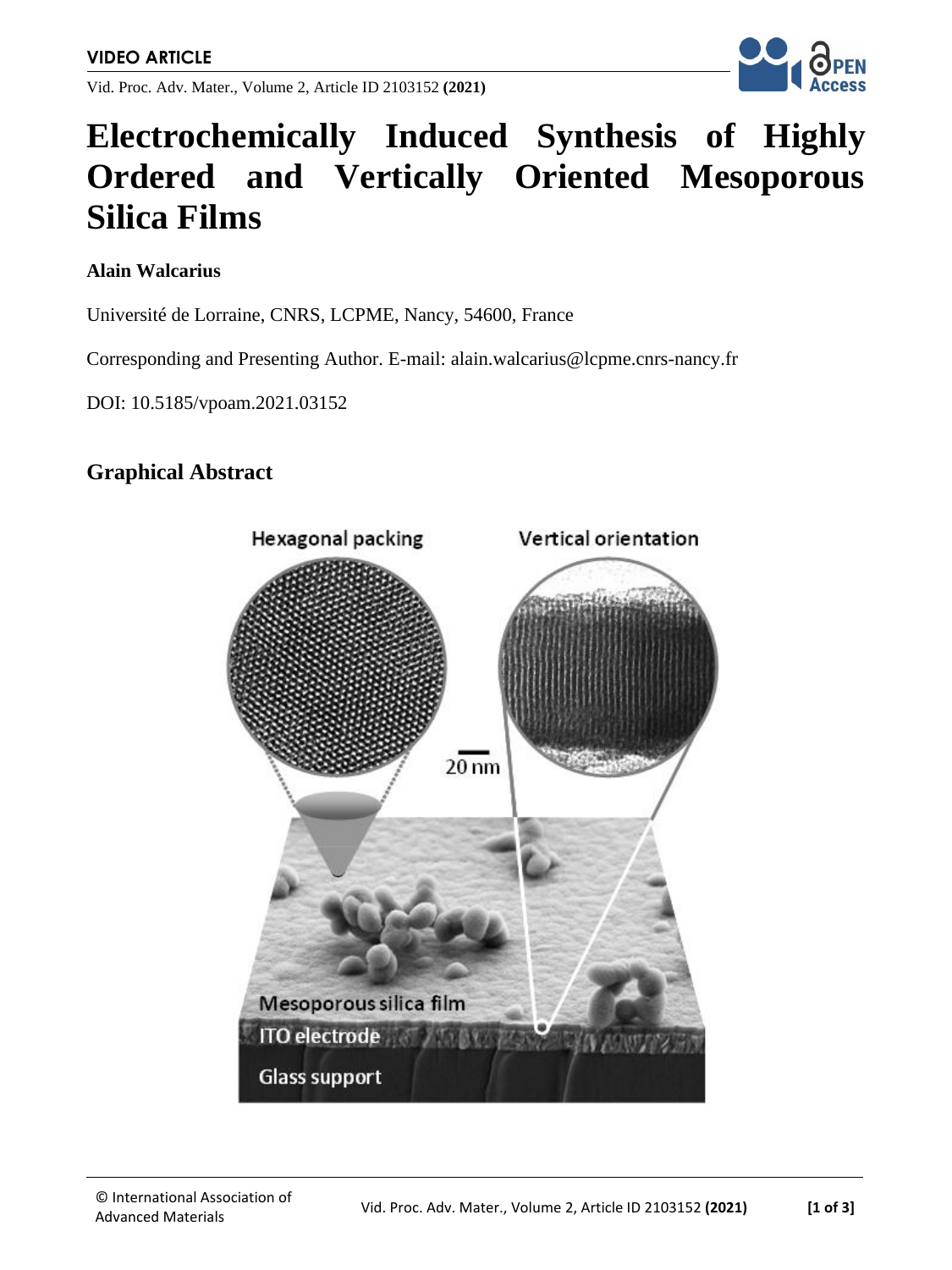www.proceedings.iaamonline.org example of the state of the state of the www.iaamonline.org

## **Abstract**

Ordered mesoporous materials have attracted considerable interest in many research areas and notably in electrochemistry [**1**]. Dealing with thin film technology, the control of pore orientation is essential for many applications but it was a long-standing challenge, especially for getting wellordered membranes with small mesopore channels vertically oriented onto the underlying support. Electrochemistry is likely to help on that matter. Indeed, we have discovered that ordered mesoporous silica thin films with mesochannels oriented perpendicular to a solid surface can be generated by electrochemically assisted self-assembly (EASA) [**2**]. The method combines the electrochemically driven self-assembly of surfactants onto an electrode surface and sol-gel electroassisted deposition by electrochemical pH tuning at the electrode/solution interface to induce condensation of the precursors in a controlled way. Such vertical orientation of small pores (2-3 nm in diameter) induces fast mass transport rates, which can be exploited for electroanalytical purposes [**1**]. These films exhibit permselective properties based on charge and size selectivity, with potential applications in molecular sieving, cations sensing, or as antifouling surfaces. Once functionalized with redox-active moieties, which can be achieved by combining electrogeneration and click chemistry, they enable long-range charge transport, making possible the detection of size-excluded redox probes far  $(\sim 100 \text{ nm})$  from the electrode surface. Indeed, the electrochemically assisted generation of highly ordered azide-functionalized mesoporous silica can be exploited as a versatile platform towards hybrid films with perpendicular mesochannels via click coupling [**3**]. When these films are functionalized with redox-active moieties, they enable charge transport reactions to occur in such isolating media, via a mechanism of electron hopping between adjacent sites, and this can be exploited for long-range charge transport, *e.g.*, to mediate the electrochemical transformation of sizeexcluded redox probes [**4**], with possible applications in the field of molecular electronics for instance. They can be also used in the development of electrochemical sensors, as exemplified for the indirect amperometric detection of non-electroactive species. More recently, they found promising prospects for electrochemical energy storage applications, *e.g.*, as pseudo-capacitor materials [**5**].

**Keywords:** Mesoporous silica; electrochemistry; thin films; sensors.

#### **Acknowledgements**

This work was supported by CNRS, Université de Lorraine, ICEEL, and by the French PIA project "Lorraine Université d'Excellence" (Reference No. ANR-15-IDEX-04-LUE). I am especially grateful to Neus Vilà from my group for her invaluable contribution to the functionalization of mesoporous silica film electrodes by click chemistry, and to all other colleagues who participated to important developments in the field of EASA.

### **References**

- 1. A. Walcarius, *Chemical Society Reviews*, **2013**, 42, 4098.
- 2. A. Walcarius, E. Sibottier, M. Etienne, J. Ghanbaja, *Nature Materials*, **2007**, 6, 602.
- 3. N. Vilà, E. André, R. Ciganda, J. Ruiz, D. Astruc, A. Walcarius, *Chemistry of Materials*, **2016**, 28, 2511.
- 4. N. Vilà, J. Ghanbaja, E. Aubert, A. Walcarius, *Angewandte Chemie International Edition*, **2014**, 53, 2945.
- 5. J. Wang, N. Vilà, A. Walcarius, *ACS Applied Materials Interfaces*, **2020**, 12, 24262.